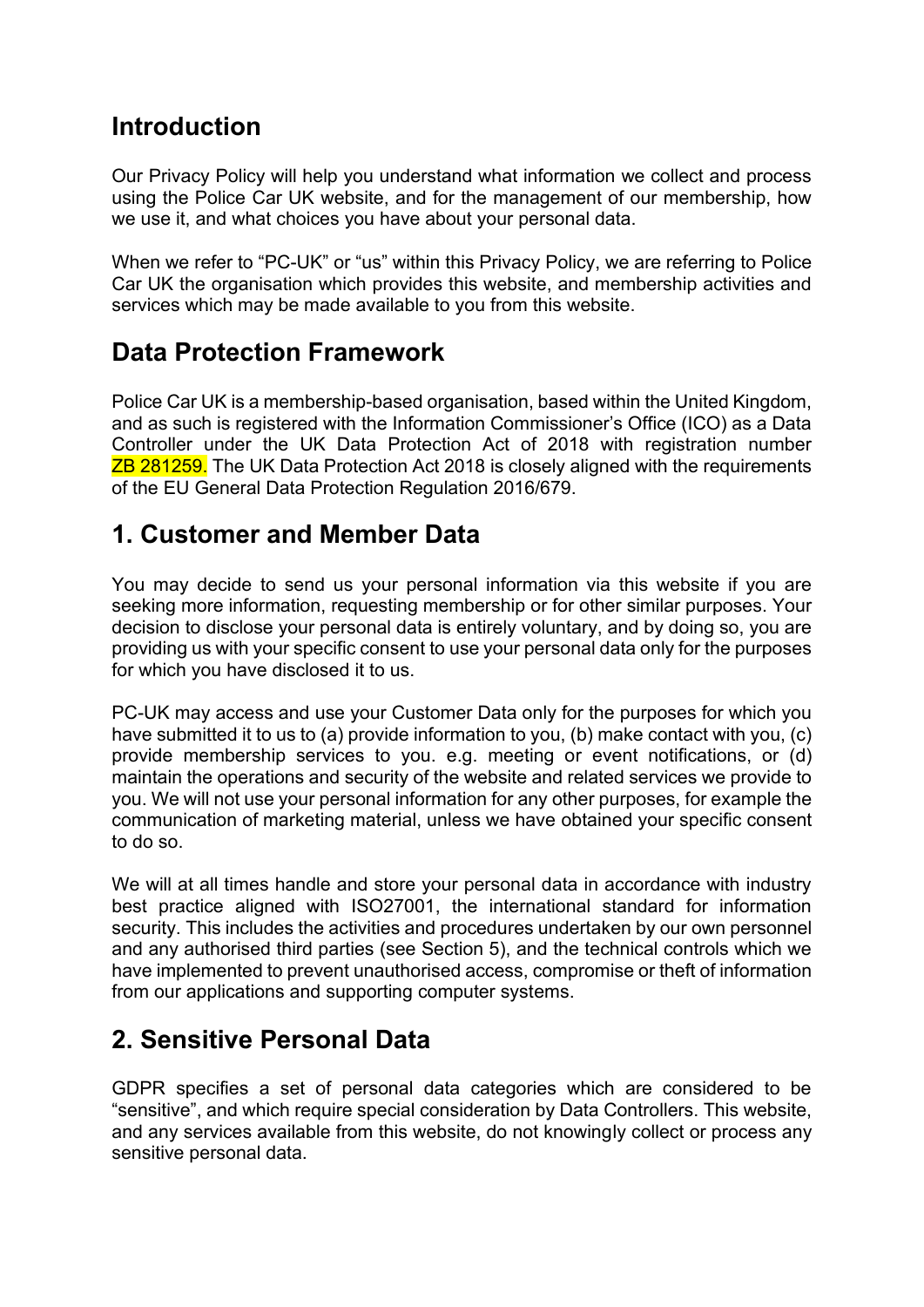# **3. Children's Personal Data**

This website, and any services available from this website, are not directed to children under the age of 13. If you learn that a child under the age of 13 has provided us with their personal information without having parental consent, please contact the PC-UK Chairman (see Section 10) immediately so that we can take appropriate action.

### **4. Customer and Member Data Rights**

As prescribed within data protection regulations, you have several rights connected to the provision of your personal data to PC-UK using this website or during the course of your membership with PC-UK. These include your rights to request that PC-UK:

- confirms to you what personal data it may hold about you, if any, and for what purposes
- changes the consent which you have provided in relation to your personal data
- corrects any inaccurate or incomplete personal data which may be held about you
- provides you with a complete copy of your personal data for you to move elsewhere
- stops processing your personal data, whilst an objection from you is being resolved
- permanently erases all your personal data promptly, and confirms to you that it has done so (there may be reasons why we may be unable to do this)

To contact PC-UK, please see Section 10 below.

If PC-UK does not address a validated request or fails to provide you with a valid reason why it is unable to do so, you have the right to contact the Information Commissioner's Office to make a complaint. They can be contacted via their website [\(www.ico.org.uk\)](http://www.ico.org.uk/) or by telephone 0303 123 1113.

### **5. Storage and Retention of Personal Data**

PC-UK securely stores and retains personal data provided to it as follows:

- General communications from non-members as long as necessary to complete enquiries or respond, and for no longer than 12 months thereafter.
- For current PC-UK members for the duration of their membership with PC-UK and for no longer than 12 months thereafter.
- For former PC-UK members for no longer that 12 months following the date of expiry of their membership.

Information no longer required is securely deleted if in electronic format and shredded if in paper format.

# **6. Declaration of Sub-Processing**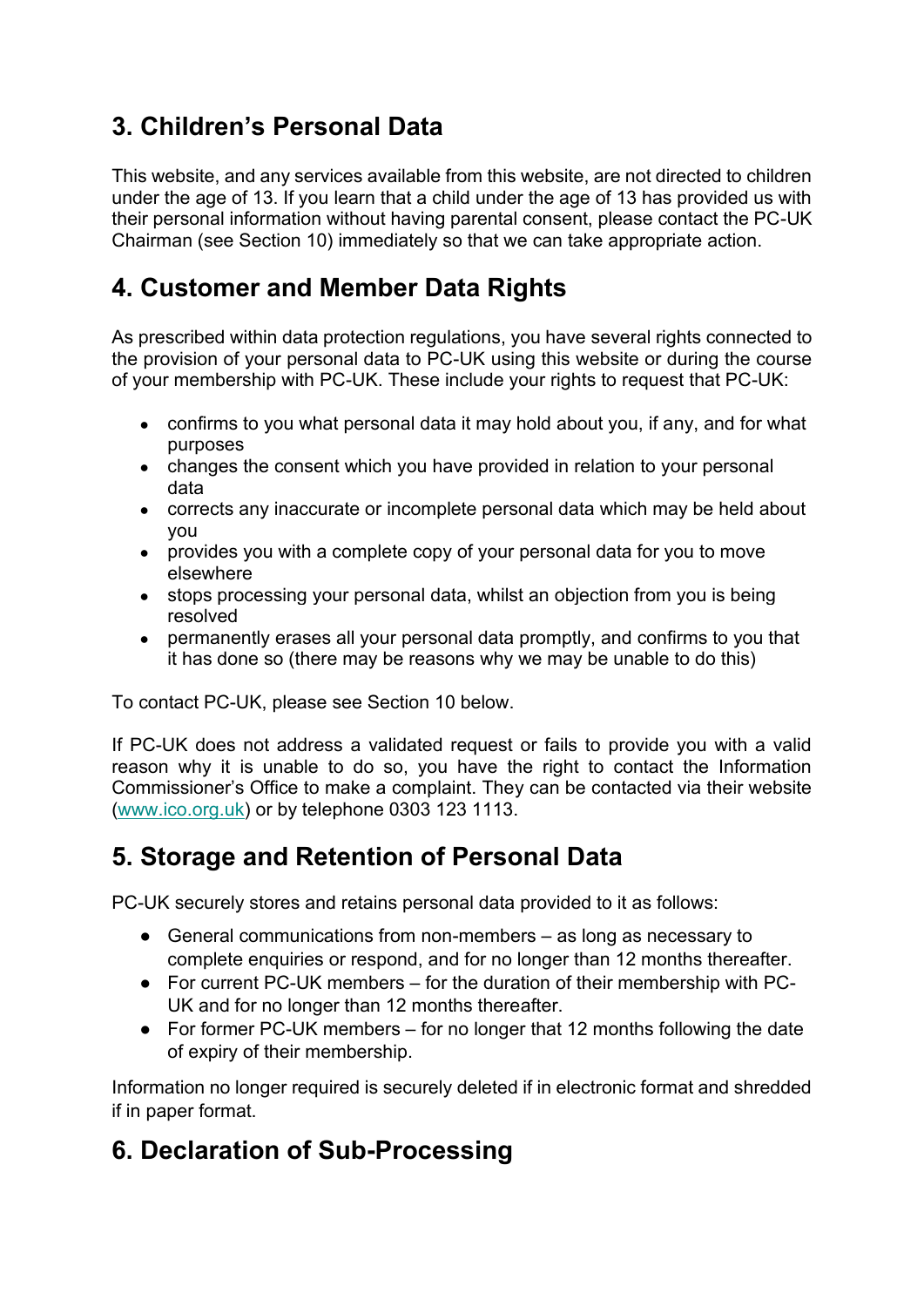To make an informed decision on whether to provide your personal data to PC-UK using this website, or for membership applications, we need to make you aware of three organisations that act as Data Processors for us in the provision of our services to you:

• Paypal (Europe) SARL et Cie, SCA of Luxembourg, who provide on-line payment services for the purpose of becoming a member, and whose privacy information is at [https://www.paypal.com/myaccount/privacy/privacyhub.](https://www.paypal.com/myaccount/privacy/privacyhub)

The activities to be undertaken by each of these Data Processors have been carefully assessed by PC-UK. Details are available upon request from the PC-UK Chairman (see Section 10).

In addition, Tapatalk Inc of California, USA, provide the optional forum functionality used by PC-UK members, and whose privacy information can be located at [https://www.tapatalk.com/privacy\\_policy.](https://www.tapatalk.com/privacy_policy) Whilst PC-UK can moderate forum content, individual users take responsibility for their registration data and forum posts as per the supplier's privacy policy.

### **7. Website Cookies**

This website uses cookies to record log data. We use both session-based and persistent cookies, dependent upon how you use or interact with this website.

Cookies are small text files sent by us to your computer, or from your computer or mobile device to us each time you visit our website. They are unique to you or your web browser. Session-based cookies last only while your browser is open and are automatically deleted when you close your browser. Persistent cookies last until you or your browser delete them, or until they expire.

We use cookies which are not specific to your account but are unique and allow us to undertake website analytics and customization, among other similar things. If you decide to disable some or all cookies, you may not be able to use some of the functions on our website. We may use third-party cookies, for example Google Analytics, and you may choose to opt-out of third-party cookies from their website.

# **8. External Links**

This website may include relevant hyperlinks to external websites not controlled by PC-UK. Whilst all reasonable care has been exercised in selecting and providing any such links, you are advised to exercise caution before clicking any external links. We cannot guarantee the ongoing suitability of external links, nor do we continually verify the safety or security of the contents which may be provided to you. You are advised, therefore, that your use of external links is at your own risk, and we cannot be responsible for any damages or consequences caused by your use of them.

# **9. Changes to this Privacy Policy**